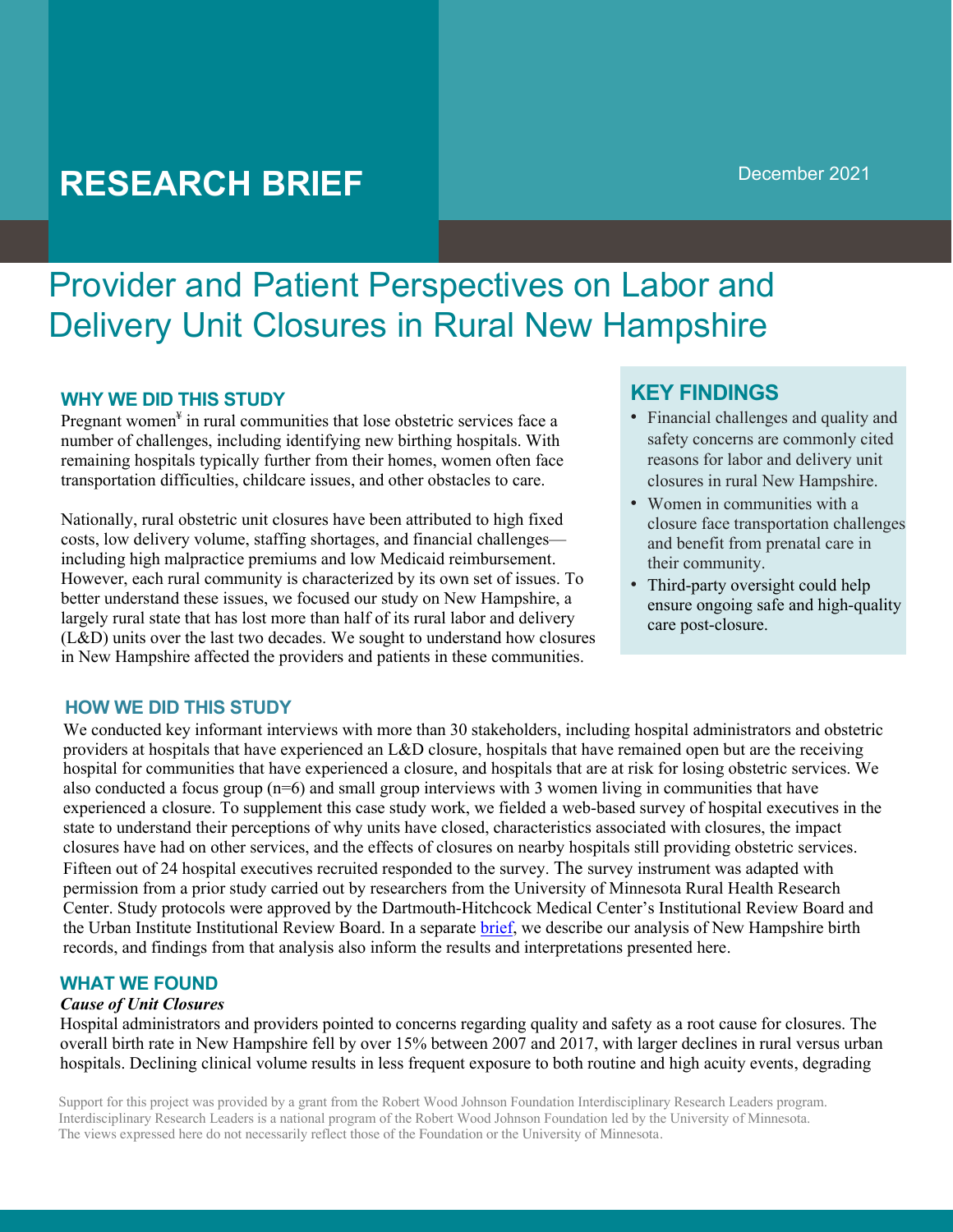#### **Top-Ranked Reasons for Labor and Delivery Unit Closure Were Quality or Safety Concerns and Low Medicaid Reimbursement**

*Among Five New Hampshire Hospitals without a L&D Unit*

|                         | Quality and/or<br>safety concerns | Medicaid<br>Payment | <b>Fixed Costs</b>     | <b>Nursing</b><br>Recruitment | Physician<br>Recruitment |
|-------------------------|-----------------------------------|---------------------|------------------------|-------------------------------|--------------------------|
| Top-ranked<br>reason    | التام التام التام التام التام     |                     |                        |                               |                          |
| Second-ranked<br>reason | $R^*$                             |                     | <b>Kin kin kin</b> kin |                               |                          |
| Third-ranked<br>reason  |                                   | $R^w$               | $R^{\omega}R^{\omega}$ |                               | <b>SERVER</b>            |

staff competencies. Hospital administrators also highlighted financial constraints as a major contributor to unit closures. Specifically, they pointed to high fixed costs associated with L&D in the context of declining volumes, low Medicaid reimbursement rates, and costs associated with malpractice insurance. Three out of five survey respondents (each representing one hospital without a L&D unit) indicated that quality and safety concerns were the number one reason for closure, while two responded that Medicaid reimbursement rates were the primary cause for closure. Despite financial causes ranking at or near the top, key informants told us that their hospitals did not necessarily see improvements in their bottom line after units closed.

Hospital administrators acknowledged that messaging about closures is a sensitive topic. Administrators pointed out that quality and safety concerns were perceived as a more palatable explanation to the community than financial reasons.

#### *Personnel Challenges Pre/Post Closure*

Personnel challenges also played a prominent role in closures. Hospital leaders shared that they were often unable to attract nurses and obstetric providers to their communities for myriad reasons, including low salaries, burdensome call schedules, and other qualityof-life considerations. In addition, while younger or less experienced providers might have more flexibility to work in rural hospitals, the lower birth volumes at many remote hospitals may discourage physicians, midwives, and nurses whose opportunities to practice their skills would be limited in these settings.

Personnel challenges extend beyond L&D staff. To care for birthing women, a robust pediatric service must also exist. Administrators made the point that retaining obstetric staff is challenging without an adequate pediatric staff and vice versa.

When a community's L&D unit closes, the hospital and providers who assume the care of displaced patients face a new set of concerns. Several interviewees raised a range of preoccupations regarding where and how patients were receiving prenatal and postpartum care. They also raised concerns related to professional liability during these transitions, when there were not clear guidelines in place regarding care transfers, electronic medical record (EMR) data were not easily shared, sending and receiving provider groups had different norms, and inpatient staff were less familiar with the community resources patients could access postpartum. Findings suggested a lack of trust among providers, along with a host of assumptions by the receiving hospital about the inherited patient population.

This anxiety can be heightened by how quickly a unit may close after the news becomes public. Key informants and focus group participants remarked that when a closure is announced, there is very little time to prepare for change. Staff, whose jobs are at risk, may begin leaving for other job opportunities. Without key staff, units often close even faster than originally planned. This poses unique challenges around messaging. Trust between the hospital and the community, as well